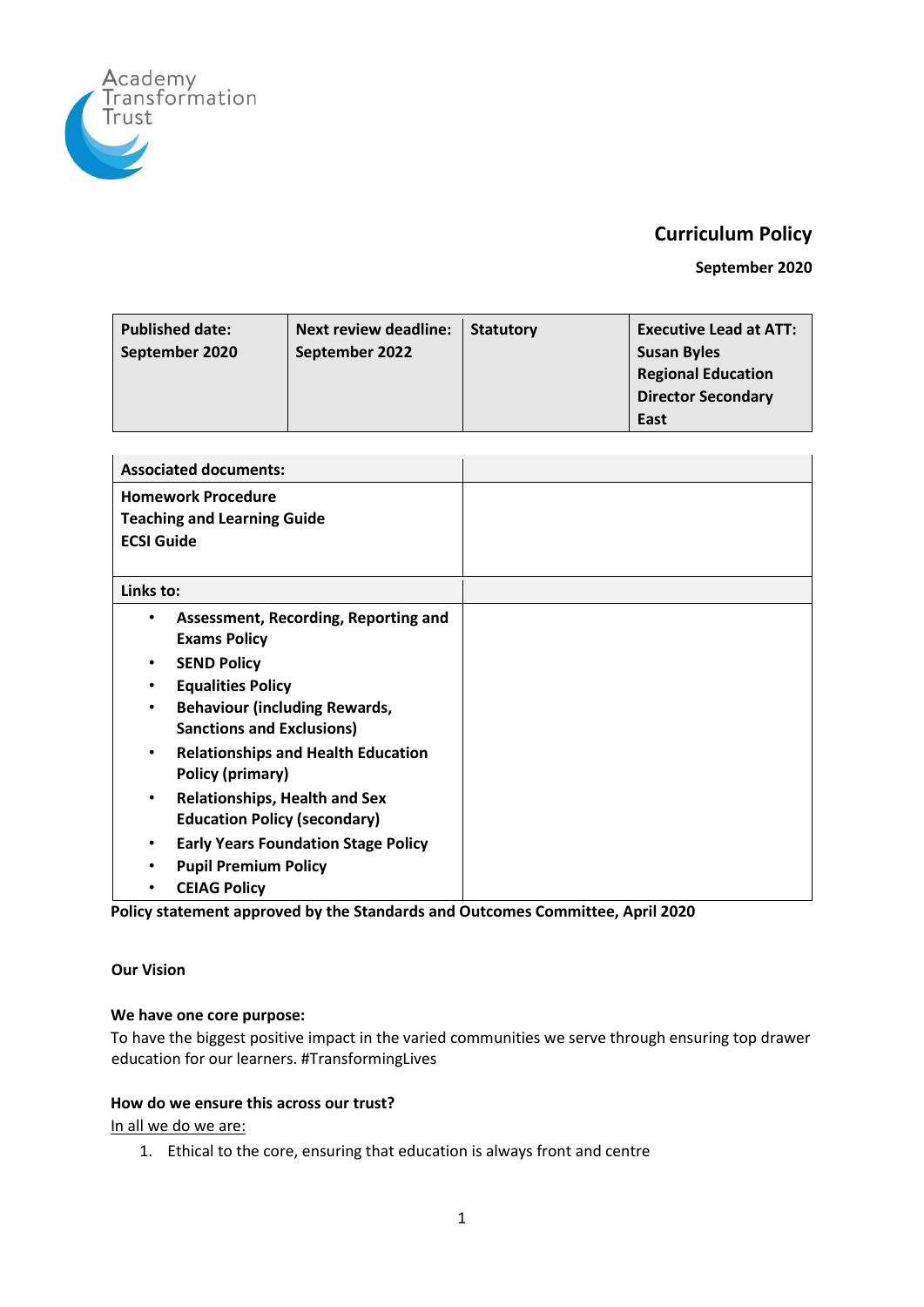- 2. Futures focused system leaders never simply followers 3. Collaborative in every endeavour
- 4. Resolutely learner centred.

#### **What does this look like across our trust?**

Education We are:

- 1. Ruthlessly ambitious for all who learn and work with us
- 2. Unwaveringly inclusive determined on eradicating barriers to educational success
- 3. Committed to excellent teaching
- 4. Determined upon academic excellence for all in our communities
- 5. Compassionate, ethical and caring advocates for all in our communities 6. Outwardly facing and globally conscious

#### **Operations**

We are:

- 1. Committed to the very best people development and empowerment
- 2. Determined to shout loudly and share proudly our successes
- 3. The best professional and technical experts (supporting education) in the sector
- 4. Committed to the very best understanding and management of risk

#### Financial We

are:

- 1. Providing the best possible public service for the best possible value
- 2. Determined to supplement our public income with shrewd income generation
- 3. Building financially sustainable models of educational improvement in our communities
- 4. Demonstrably efficient in all we do

| <b>Our values</b>                  | $\mathbf{1}$ |
|------------------------------------|--------------|
| <b>Statement of Intent</b>         | 3            |
| 1. Legal Framework and Definitions | 4            |
| 2. Scope of Policy                 | 4            |
| 3. Curriculum Leadership           | 4            |
| 4. Curriculum Purpose              | 4            |
| 5. Curriculum Implementation       | 5            |
| 6. Curriculum Maps                 | 9            |
| 7. Wider Curriculum                | 9            |
| 8. Enrichment                      | 10           |
| 9. Intervention<br>8               | 10           |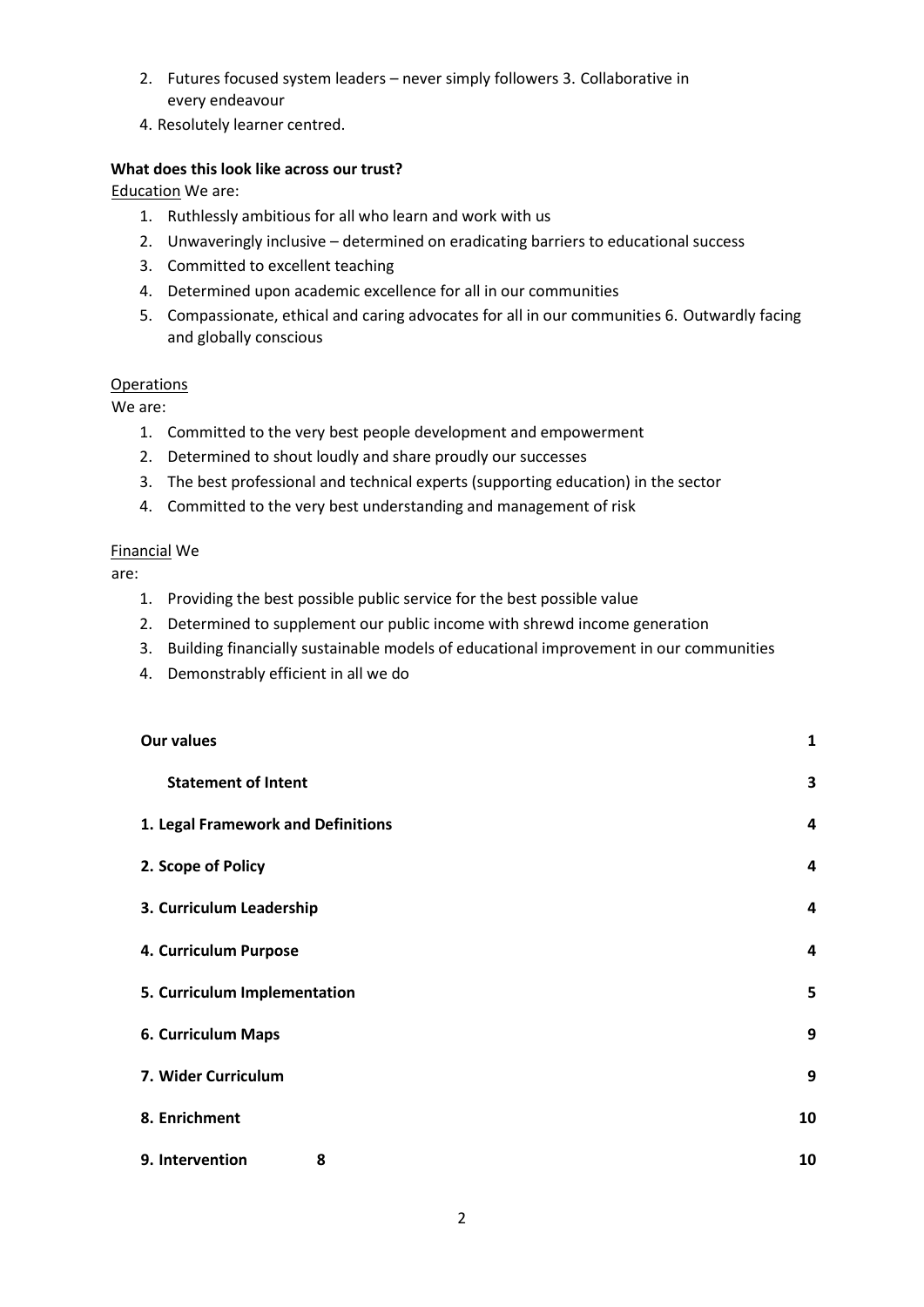- We will work inclusively within our communities, embracing the varied localities we serve while sharing our common vision and values.
- We will develop the very best leaders of the future, working to improve education and transform lives.
- We will adhere unwaveringly to the 'Nolan Principles' of Public Service, which is made clear in our commitment to Ethical Leadership.

| Contents |                                                                                 | Page |
|----------|---------------------------------------------------------------------------------|------|
|          | 11. Staff Training and Support                                                  | 9    |
|          | 12. Review                                                                      | 9    |
|          | <b>Appendix A Glossary of Curriculum Language</b><br><b>Statement of Intent</b> | 10   |

<span id="page-2-0"></span>It is our core responsibility to ensure that students have access to the very best education possible. One of the most fundamental and influential aspects of a child's education is the curriculum that they have access to. The power of curriculum is immense. It has the power to not only transform an individual, but to also transform whole communities and shape their understanding of the world and their place in it. Therefore, it is imperative that the curriculum on offer within our academies is truly world class and gives students access to powerful knowledge that takes them far beyond what their own individual experience ever could. In order to achieve this we must ensure we expose all students 'to the best that has been thought and said and engender an appreciation of human creativity and achievement'. To truly transform lives we must not only show students what is possible but inspire and instil the confidence in them to go out and do it.

All learners in our academies will experience a curriculum that

- 1. is **ambitious** and **enjoyable** through knowledge and skills developed from Foundation Stage to Post 16 and Adult provision.
- 2. is **knowledge rich**, ensuring access to a wide, global cultural capital thus maximising lifetime opportunities.
- 3. is **inclusive**, nurturing and tailored towards the needs of the individual.
- 4. is focused on developing the very best **oracy**, **literacy, numeracy** and **digital** skills enabling access to the widest learning and the very best careers possible to ensure we develop global citizens.
- 5. is **enriching**, ensuring all experience a rich variety of cultural, artistic and sporting activities.
- 6. is **broad** in terms of coverage and (at least) encompassing the breadth of the 2014 English National Curriculum.
- 7. celebrates the uniqueness of each educational setting in terms of **localised knowledge and skills.**
- 8. **develops** character, personal pride and the highest moral standards.
- 9. celebrates **diversity**, challenges **injustice**, promotes **equality** and encourages the creation of a better world.
- 10. is delivered by well-qualified, forward-thinking, skilled, passionate **professionals**.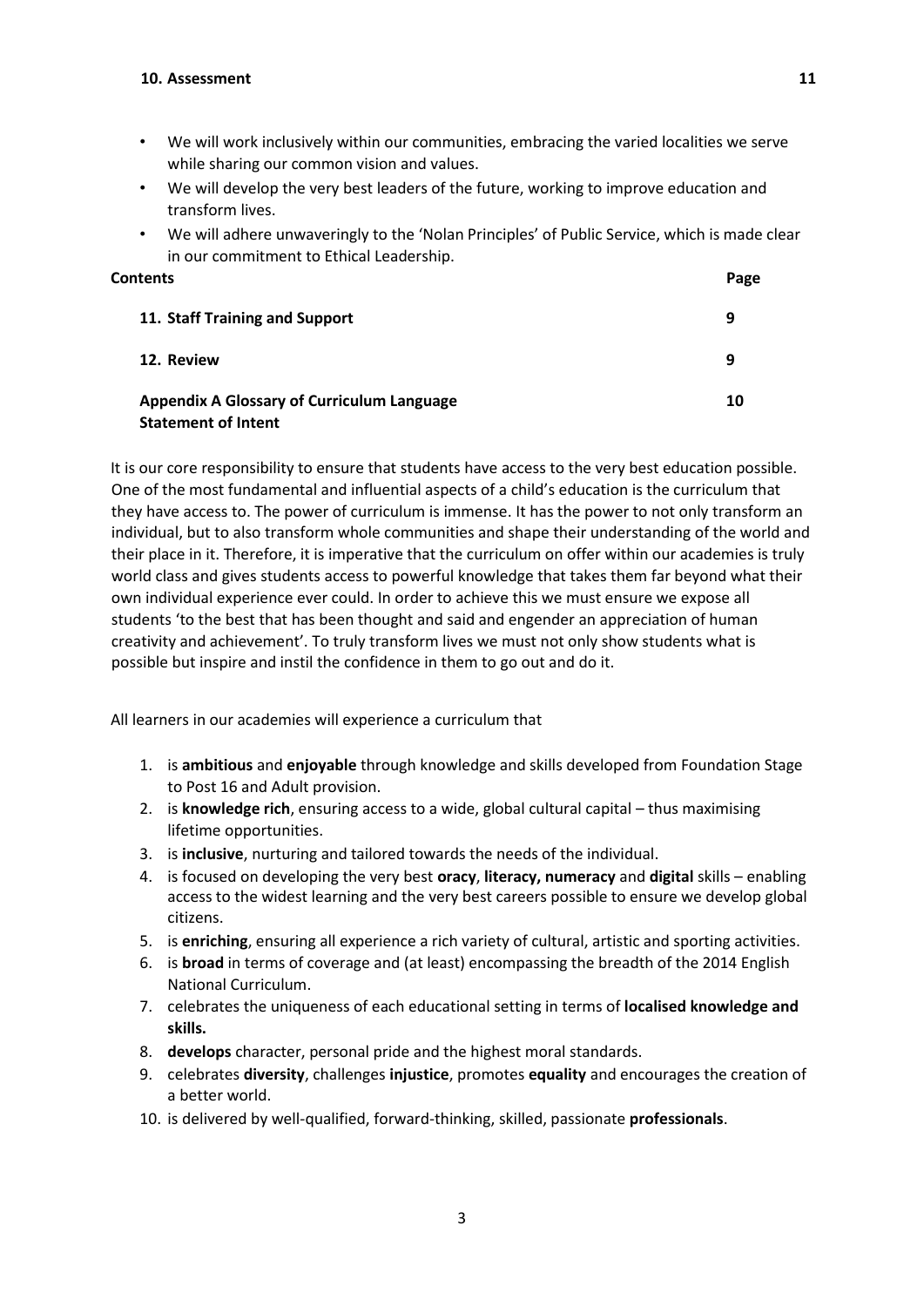# <span id="page-3-0"></span>**1 Legal Framework and Definitions**

This policy has due regard to statutory legislation, including, but not limited to

- The Education and Inspections Act 2006
- The Health Act 2006
- The Equality Act 2010
- The Education Act 2011
- The Education (Independent School Standards) Regulations 2014.
- The Immigration Act 2016
- The General Data Protection Regulation (GDPR)
- The Data Protection Act 2018

This policy also has due regard to DfE/Ofsted guidance, including, but not limited to, the following:

- Inspecting the Curriculum, Ofsted, May 2019
- Statutory Guidance for Careers, DfE, January 2018
- Relationships Education, Relationships and Sex Education (RSE) and Health Education, DfE, June 2019
- National Curriculum in England: Framework for Key Stages 1-4, last updated December 2015

# <span id="page-3-1"></span>**2 Scope of this Policy**

- 2.1 This policy applies to all academy leaders, academy staff and academy learners.
- 2.2 For the purpose of this policy the reference to 'pupils' includes all learners in our academies.
- 2.3 For a glossary of the terms used in this policy refer to Appendix A.

#### <span id="page-3-2"></span>**3 Curriculum Leadership**

- 3.1 Curriculum leadership requires attention to *what* is being learned. In our academies, middle and senior leadership teams share a curricular language for talking about curriculum and teaching – Appendix A. It is important that how the curriculum is viewed is clearly understood at all levels, from the Principal to teachers, teaching assistants and the non-teaching staff in order for it to be truly embedded as the vision and mission of the academy. All of our academies establish this approach in their own versions of the '**Curriculum Leaders Handbook'**.
- 3.2 Curriculum leaders work to **ensure** that the curriculum is fit for purpose and secondly to **assure** that it is delivered well and leads to an excellent quality of education for all students.
- 3.3 Curriculum leaders work collaboratively within and between our academies to design a curriculum which follows tight principles about what **content** is taught and how it is **sequenced**.
- 3.4 Curriculum leaders regularly **review** the design of the curriculum and routinely **quality assure** its implementation so that it achieves its intended purpose.

#### <span id="page-3-3"></span>**4 Curriculum Purpose**

4.1 In establishing the purpose (intent) of our curriculum we refer to the following tight principles: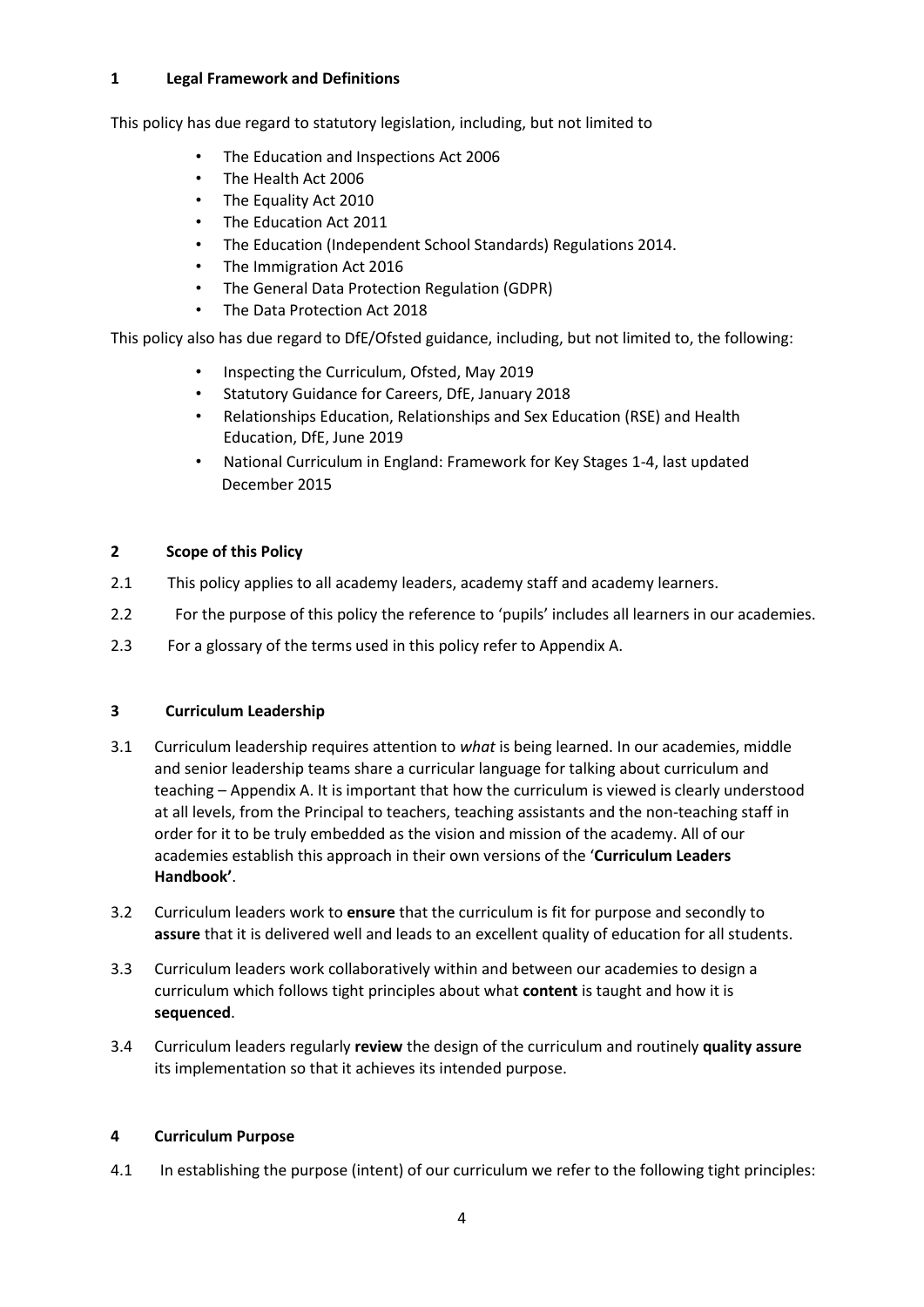- That our curriculum is at least as broad and balanced as that of the National Curriculum.
- That it is important for all pupils and particularly for those from disadvantaged backgrounds to have as broad a curriculum for as long as possible to build their knowledge of wider cultural capital.
- That our curriculum can be adapted to meet the needs of vulnerable learners and those with SEND without lowering expectation and aspirations.
- That all of our pupils are entitled to learn at least one modern foreign language because this develops their first language and increases their cultural capital. This begins in our primary academies and develops into the full EBacc entitlement at KS4 for as many pupils as possible. (60% of KS4 in 2021 and 75% by 2022.)
- That all pupils are entitled to read widely and often.
- That the development of pupils' characters is as important as the teaching of academic knowledge.
- That the curriculum prepares pupils for life in modern Britain and works to develop social, moral, spiritual and cultural knowledge and understanding rooted in the principles of Fundamental British Values.

# 4.2 Our Curriculum Intent:

<span id="page-4-0"></span>At Bristnall Hall Academy, we are a family of supportive, caring and ambitious stakeholders who work collaboratively to ensure that every young person develops personal qualities that will help them leave the academy as successful rounded individuals equipped for a life beyond Bristnall. This is achieved through the delivery of a broad, balanced and inclusive curriculum which meets the needs of every young person regardless of their starting points, background or special educational needs or disabilities (SEND). Our curriculum is ambitious and allows students to access to the best possible knowledge across their subjects. We ensure we sequence our curriculum carefully to promote positive progress, building on knowledge from primary school and rigorously activating prior knowledge as an integral part of every lesson. First class training and people development opportunities underpin this philosophy to ensure all staff have the skills and knowledge to secure excellent outcomes for all our learners. We have a relentless focus on removing barriers to education to future employment; focusing on developing oracy, literacy and numeracy throughout students' time at the academy. Students read widely and we encourage this through our Teacher Reads Aloud Programme (TRAP) during form time.

As part of our commitment to develop the character of students and ensure they have the highest moral standards we have a set of values that form the basis of day-to-day life at the academy: Proud, Resilient, Articulate, Creative, Curious and Adventurous. This endeavour is further supported by an extensive, rich extra-curricular offer which all students are encouraged to attend covering activities from Debate Club to STEM Club and sports clubs to Police Cadets. Our nationally recognised careers programme is well integrated so that all students, from year 7 to 11 get access to the best possible careers advice and opportunities.

The outstanding pastoral care we offer including, dedicated non-teaching Achievement Coordinators and qualified mental health champions ensures students are well supported and flourish through their curriculum journey here at Bristnall Hall.

# **5 Curriculum Implementation**

5.1 We consider the following principles when deciding how to implement the curriculum intent:

- When and how to teach new core and wider content.
- When and how to teach core skills including oracy, literacy and numeracy.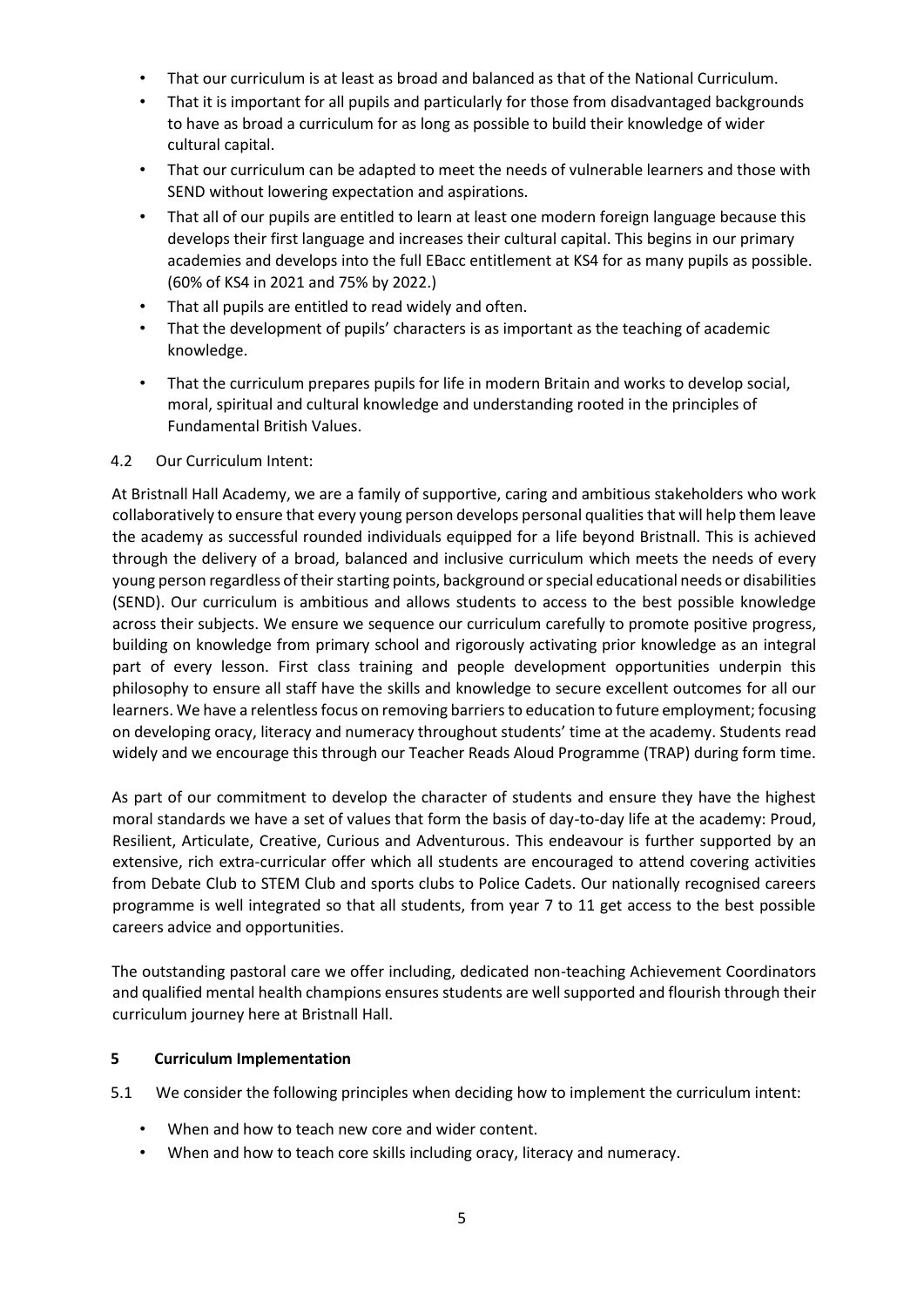- When and how to revisit and build on prior learning so that each component of learning can build to become composite learning.
- What knowledge pupils should be able use with fluency (speed and accuracy) and by what stage of their education from their starting points.
- How to sequence learning so that the proximal and ultimate functions of knowledge build over time.
- How to ensure pupils will make expected or better than expected progress as a consequence of the curriculum purpose, design and implementation.
- In order to achieve a broad curriculum, how to ensure that all pupils, where applicable, in KS4 study a minimum of eight qualifications with every bucket filled with best practice to study nine. At KS5 how most pupils should follow a programme of three qualificatons with some doing four.

# 5.2 Our curriculum implementation:

As a fully comprehensive 11-19 academy, we are committed to the principle that all students, regardless of ability, cultural background or gender, have a right to the highest quality of education we can provide.

That means that we work to ensure:

- Breadth and balance for all;
- Appropriate levels of expectation and genuine challenge;
- Relevance, continuity and progression in learning.

This is achieved by providing courses of study and teaching methods which are tailored to the wide range of needs, interests and aspirations of our students. It also means that many features of the curriculum are common to all students. For example, reading is integral to lessons across the curriculum as well as the use of knowledge organisers within subjects. In lessons, students will be challenged and long-term knowledge retention remains a common theme across subjects with knowledge checks a common theme at the start of lessons.

No student is denied access to any part of the curriculum on the grounds of ability. At KS4 and KS3 in core subjects we set students. This allows us to ensure those students who need additional support in lessons, be it through additional staff or additional scaffolding, can have that targeted support. The principles above present us with a responsibility to find ways of ensuring that all students are engaged in their learning, motivated and enabled to succeed. Teaching staff are expected to ensure that, wherever possible, students who are having difficulty are identified early and provided with appropriate support, encouragement, guidance and, if necessary, different teaching and work, so that they might continue to participate at the most appropriate level for them. The responsibility of finding means of access to the curriculum for all is as a result of our stated intention to include, not exclude.

#### **Key Stage 3**

The purpose of the KS3 curriculum is to build on the education received at primary school and prepare students for Level 2 qualifications which are chosen at the end of Year 9. Students follow a three-year National Curriculum. In the core subjects: English, Maths and Science that have the continuity from Years 7-11, the transition between KS3 and KS4 is more flexible during year 9.

Students study the full range of core and non-core subjects at this key stage as we feel it is vital they receive a broad and balanced education for as long as possible before they specialise. A special emphasis is placed on developing 10 numeracy and literacy skills which is supported through English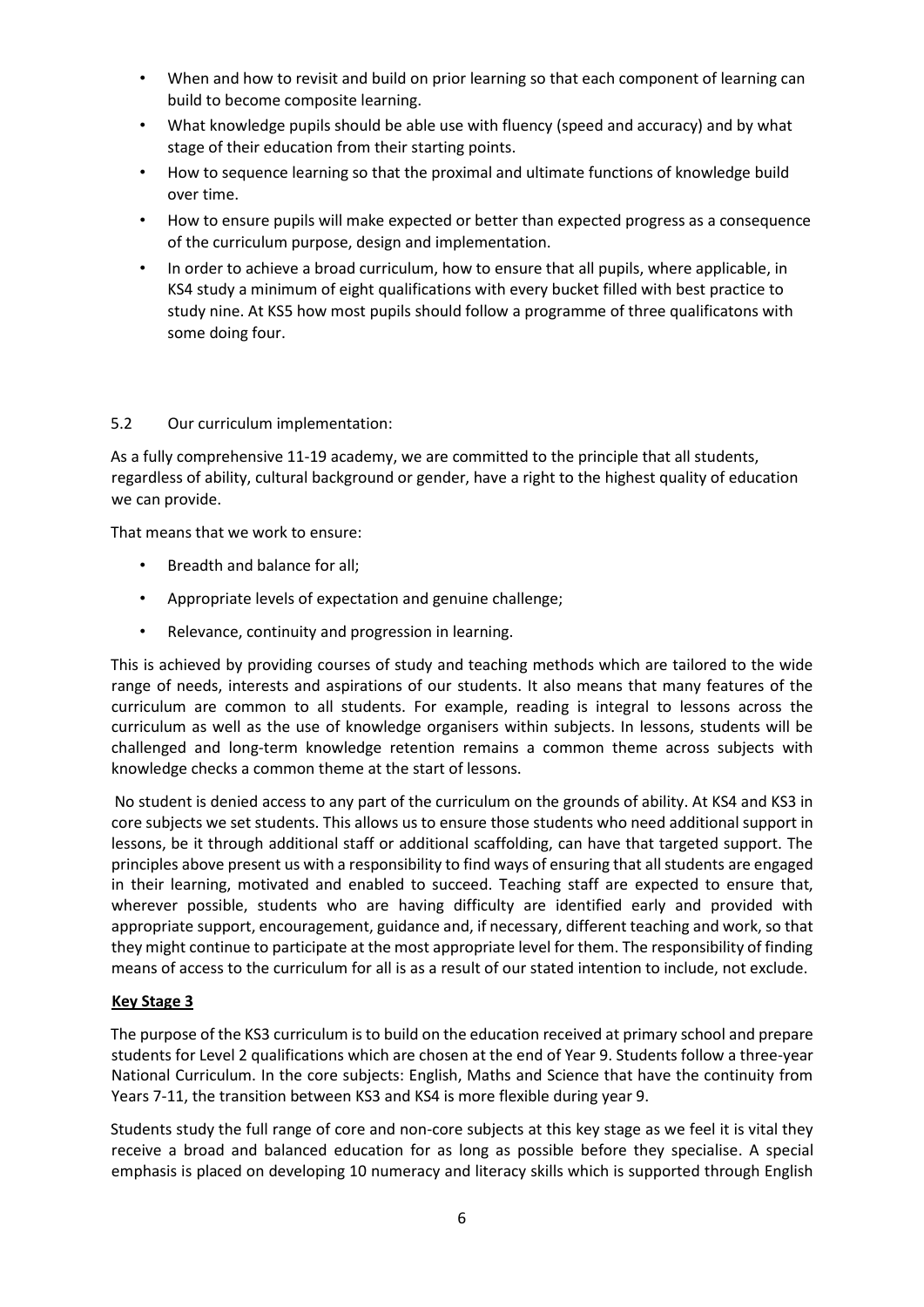and Mathematics having a greater percentage of curriculum time. Some students, who are assessed as significantly below age related expectations for literacy and numeracy, will engage in additional numeracy and literacy sessions as part of their curriculum.

Our commitment to the EBacc begins at KS3 with these subjects getting the most curriculum time; this gives them a solid foundation to then be continued by a significant number of students at KS4. Students study one language (French or Spanish) as well as being taught History and Geography as discrete subjects throughout year 7, 8 and 9. Studying a single language ensures students can develop a greater breadth and depth of language skills in this chosen foreign language. We are committed to the arts and technical aspects of learning with students receiving lessons in Art, Music, Technology, Drama and Dance. We also have a dedicated reading lesson for students in year 7 and 8 as part of our commitment to developing students' reading.

In addition, students are given the opportunity to participate in a wide range of enrichment activities which provide opportunities to develop additional skills and attributes. A rich and varied programme of visits and extra-curricular activities is also available as part of the academy curriculum entitlement.

| Subject                              | Number of lessons   | Percentage Curriculum |
|--------------------------------------|---------------------|-----------------------|
|                                      |                     | Time                  |
| English                              | 8                   | 14.2                  |
| Mathematics                          | 8                   | 14.2                  |
| Science                              | $7 (Y9 = 8)$        | 12.5 (Y9=14.2)        |
| <b>MFL</b>                           | 5                   | 8.9                   |
| Geography                            | 5                   | 8.9                   |
| History                              | 5                   | 8.9                   |
| <b>Ethics</b>                        | $\overline{2}$      | 3.5                   |
| PE                                   | 4                   | 7                     |
| Computing                            | 3                   | 5.3                   |
| Reading                              | 1 in Y7 and Y8 only | 1.7                   |
| Art & Design                         | 2                   | 3.5                   |
| <b>Performing Arts</b>               | 1                   | 1.7                   |
| Music                                | 1                   | 1.7                   |
| DT (Graphics, Catering, Engineering, | 4                   | $\overline{7}$        |
| Textiles)                            |                     |                       |

The academy operates a two-week timetable which includes 56 periods of 55 minutes each fortnight. The majority of lessons are double lessons which ensure curriculum time is maximised in the classroom. They can be broken down at KS3 as shown in the table below:

Students in years 7-9 also have a 20 minute form period at the end of each academy day where they have a structured timetable each week of a values based assembly, a rewards assembly and numeracy and guided reading sessions.

# **Key Stage 4**

All students follow a core curriculum of subjects but they are then given the opportunity to choose additional subjects to complete their timetable through an options process which takes place in the summer term of year 9 (see below). By waiting until Year 9 before we ask students to make this important decision, it ensures students do not narrow their studies too soon and have an opportunity to experience every subject in depth before they make their options choices.

Again, our commitment to the EBacc suite of subjects continues with those getting a greater percentage of curriculum time in Years 10 and 11. This is not, however, at the expense of other subjects and we ensure we promote health and well-being through timetabled PE time, assemblies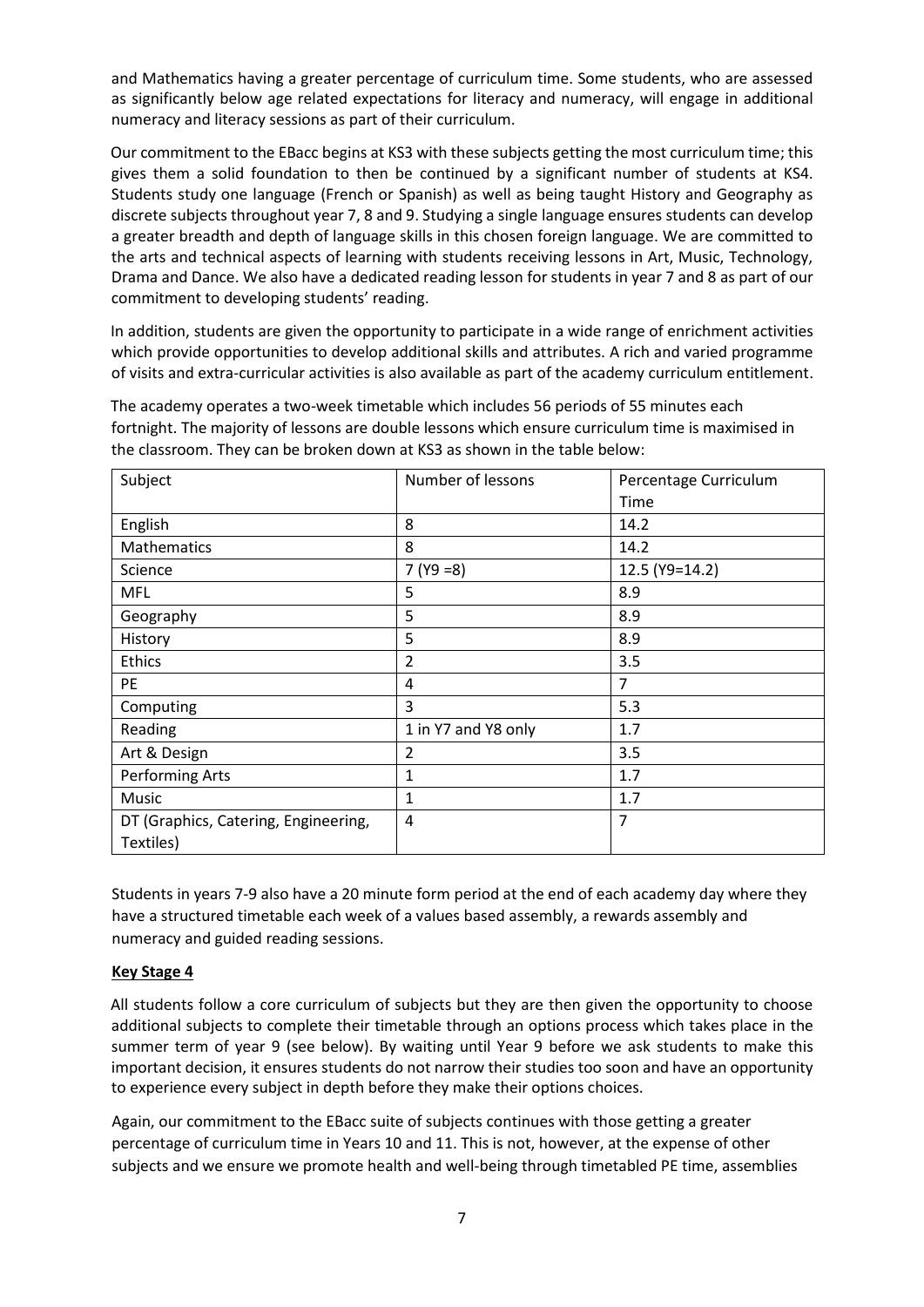and through a detailed and extensive Ethics curriculum and an extra-curricular programme across the key stages. 11

| Subject                           | Number of lessons | Percentage Curriculum |
|-----------------------------------|-------------------|-----------------------|
|                                   |                   | Time                  |
| English (Language and Literature) | 12                | 21.4                  |
|                                   |                   |                       |
| <b>Mathematics</b>                | 10                | 17.9                  |
| <b>Combined Science</b>           | 12                | 21.4                  |
| Option 1 (includes MFL)           | 6                 | 10.7                  |
| Option 2                          | 6                 | 10.7                  |
| Geography/History                 | 6                 | 10.7                  |
| Enrichment and Triple Science*    | 4                 | 5.3                   |

The KS4 curriculum time can be broken down as shown in the table below:

\*Within the Enrichment and Triple science block, students who complete the separate sciences route get the additional curriculum time needed to complete the triple science course. They receive 15 hours of science in total across the 2-week timetable (5 x 55 min periods for each separate science). We want to ensure that students can study triple Science and achieve the EBacc whilst still being able to study an Arts or vocational subject if they wish. This approach also ensures we give increasing numbers of students the opportunity to go to study A-level Sciences – an important commitment to ensure our learners can become the future engineers, doctors and teachers in our community. Also, within the Enrichment block is PE, Ethics, Dance, IT and English and Maths. Individual student timetables will be fluid for these subjects so that over the course of KS4 students will have the opportunity to experience all areas whilst allowing the flexibility to give additional English and Maths support where required.

# **KS4 Options**

As well as the compulsory English, Mathematics, Science and Humanities studied by all students and are all crucial subjects in which to gain GCSEs. A majority of students will also study French or Spanish as part of their compulsory core giving them the opportunity to achieve the English Baccalaureate (EBacc). This is not a new qualification but a nationally reported measure that records achievement in English, Mathematics, Sciences, a Language and a Humanities subject. Students will then select from one of the options below (or two if they don't study a language).

| Course Type                           | Subject                                 |
|---------------------------------------|-----------------------------------------|
| <b>GCSE</b>                           | Art & Design: Fine Art                  |
| <b>GCSE</b>                           | <b>Computer Science</b>                 |
| <b>GCSE</b>                           | Art & Design: Fashion and Textiles      |
| RSL Level 2                           | <b>Music</b>                            |
| RSL Level 2                           | Dance                                   |
| <b>GCSE</b>                           | <b>Film Studies</b>                     |
| OCR Cambridge National Level 2        | Engineering                             |
| <b>OCR Cambridge National Level 2</b> | Sport                                   |
| OCR Cambridge National Level 2        | <b>Health and Social Care</b>           |
| WJEC Level 2                          | <b>Hospitality and Catering</b>         |
| <b>GCSE</b>                           | Sociology                               |
| <b>BTEC</b>                           | Children's play, learning & development |
| OCR Cambridge National Level 2        | <b>Business and Enterprise</b>          |
| OCR Cambridge National Level 2        | iMedia                                  |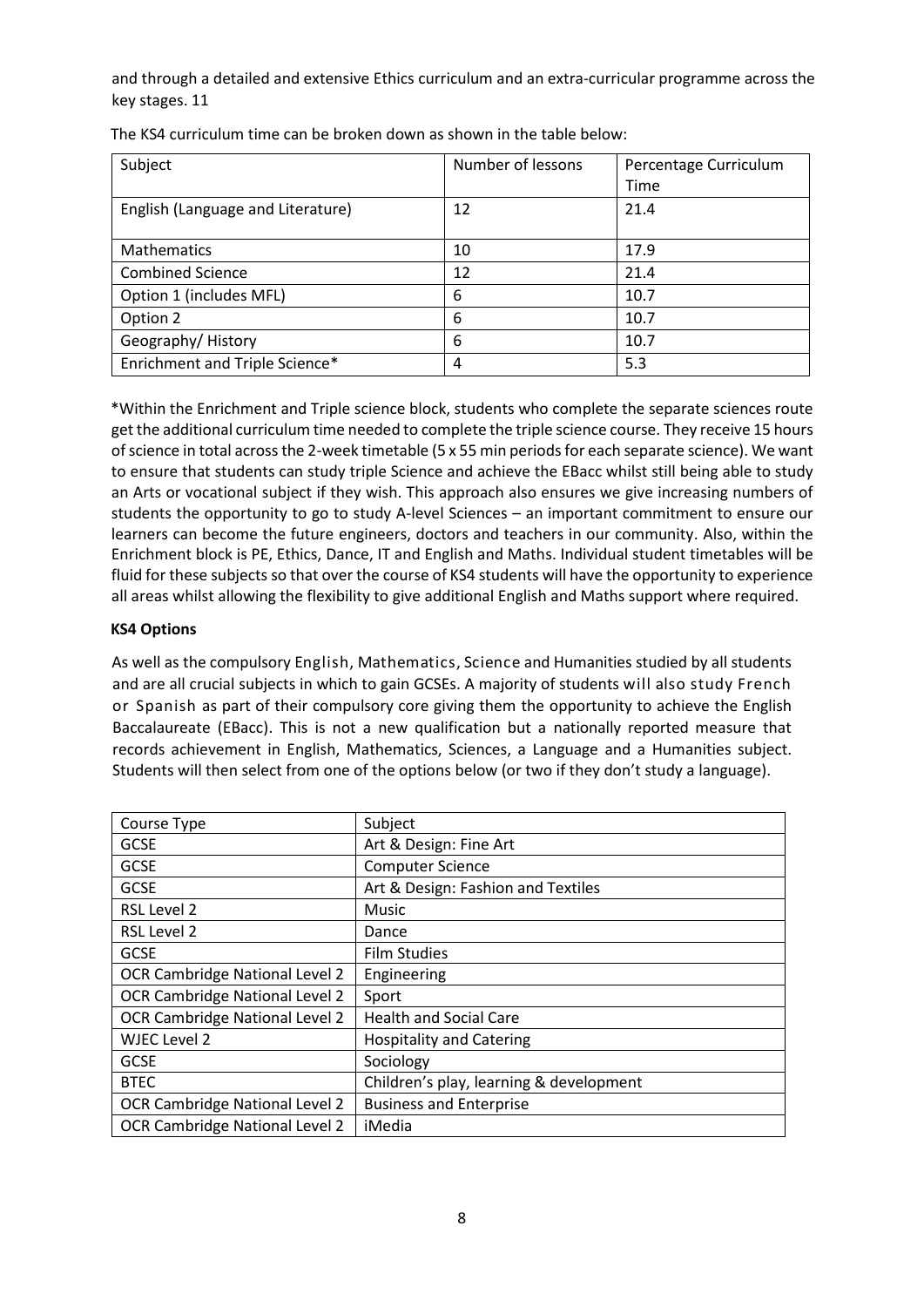In order to allow students sufficient time to study their option subjects in enough depth, we aim to maximise the amount of learning hours students have to study each subject which has had to be carefully balanced against the amount of options we offer.

Through discussions with students and parents and carers, we will offer careers and course guidance to ensure that they make choices that are aspirational and right for them. This also enables us to quality assure the process, ensuring that it is fully inclusive and that learners are aspirational in their choices. We do our very best to accommodate the broad range of subject combinations possible. There is the possibility that any course that attracts only a small number of students may not be viable to run. In such cases we will speak to students, parents and carers as appropriate to discuss this and consider alternatives.

It is also important that, through our curriculum, our learners are information and media literate. In order to engage in a digital society, students need to be able to understand, inquire, create, communicate and think critically. As such, we want to ensure our young people leave Bristnall Hall Academy with a broad range of high-quality qualifications that are fit for the future and meeting the needs of all learners is our priority. Therefore, where opportunities can be created for students to study additional qualifications on top of their selected options, we will endeavour to support this.

Students at KS4 are given the opportunity to participate in a wide range of enrichment activities which provide opportunities to continue their academic progress. A rich and varied programme of visits and extra-curricular activities is also available as part of the academy curriculum entitlement.

# <span id="page-8-0"></span>**6 Curriculum Maps**

- 6.1 Every subject/phase has a curriculum map that sets out what will be taught and in what order as well as key assessment points.
- 6.2 There is one map per year group and each one links to the preceding and next year. Wherever possible the map also includes links to the relevant 'Knowledge Organiser' setting out the core knowledge for that part of the curriculum.
- 6.3 All of this information is shared with pupils, parents/carers, governors and other relevant stakeholders through the academy website.

#### <span id="page-8-1"></span>**7 Wider Curriculum**

- 7.1 In our academies the curriculum is not just that which is taught in subject lessons. It is the sum of experiences that combine together to develop a child into the adulthood. To this end the experiences that pupils have in social times and during co-curricular or enrichment activity is of equal value to what they learn in 'lessons'.
- 7.2 Our academies deliver programmes of education which develop pupils' personal and social characters. See our Personal and Social Development and Character Education programmes for further detail. Make sure the title matches what you use and adapt what is listed on Page 1 of this policy accordingly.
- 7.3 Our academies believe that it is important to prepare pupils for the next stages of their education/life through an effective careers education programme which is based on the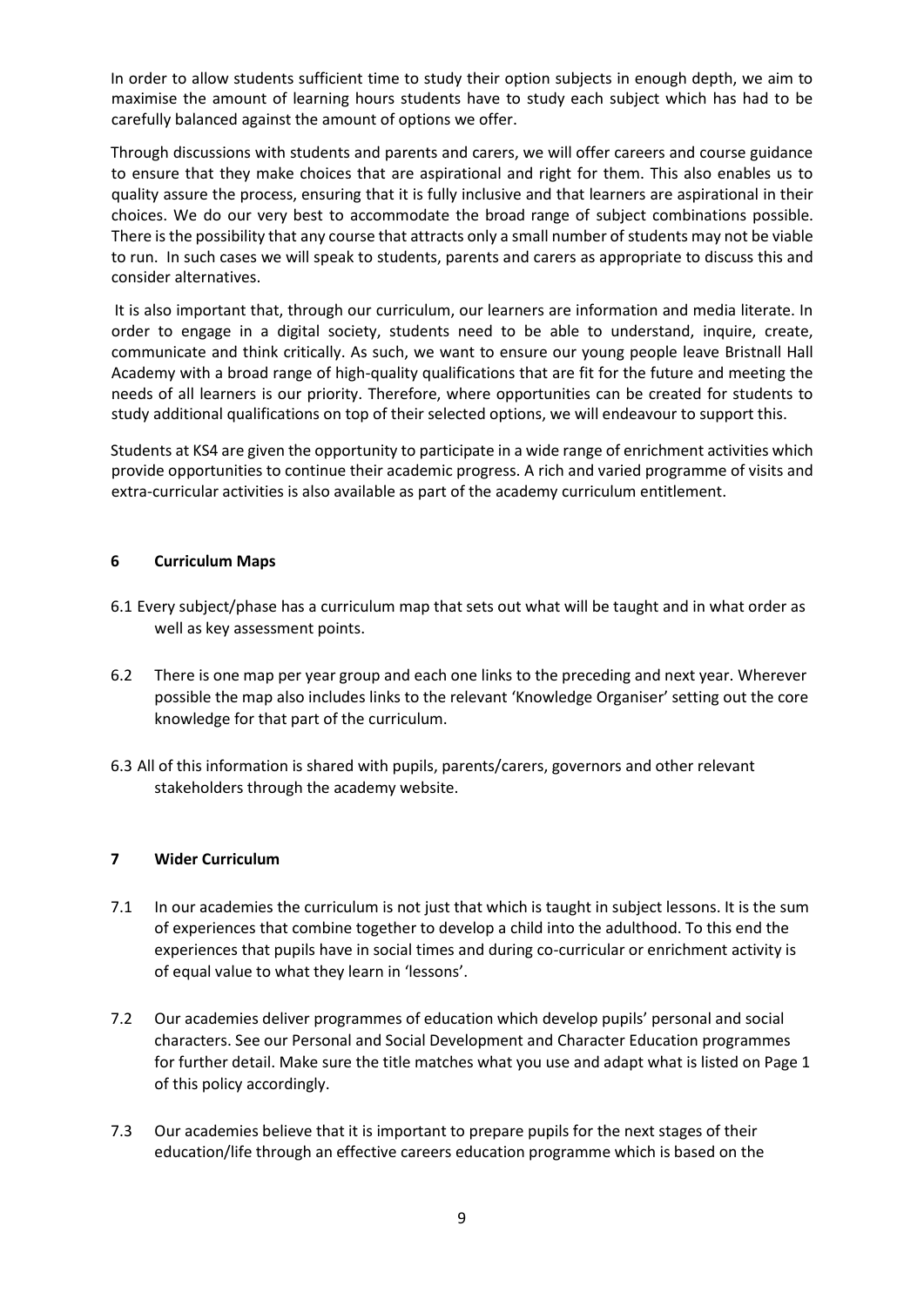Gatsby Benchmarks. See our CEIAG policy and programme for further detail. Make sure the title matches what you use and adapt what is listed on Page 1 of this policy accordingly.

- 7.4 The curriculum has a vital role to play in developing pupils' positive behaviour and attitudes to learning. This includes teaching about mutual respect for all and an understanding of the importance of democracy; the rule of law; individual liberty and tolerance for those with different faiths and beliefs and for those without faith.
- 7.5 Pupils are taught what constitutes good behaviour and what the benefits of good behaviour are. See Behaviour Policy for further detail.
- 7.6 Social, emotional and behaviour skills are taught within the curriculum so that this together with our effective wider work supports pupils to be confident, resilient and independent, and to develop strength of character.

#### <span id="page-9-0"></span>**8 Enrichment**

- 8.1 Enrichment is rooted in our academy values, forming a golden thread within and beyond the curriculum.
- 8.2 Enrichment opportunities are centred on the needs of all pupils, including the most vulnerable, and the context of the local community.
- 8.3 We deliver enrichment through a coherently planned, extensive range of rich experiences and breadth of curriculum content that is based on pupils' relative starting points; equipping them with the powerful knowledge, cultural literacy and moral compass needed to be successful within and beyond their formal education.
- 8.4 Enrichment inspires, engages and enhances every pupils' opportunity and desire to develop, widen and celebrate their talents and interests within and beyond the curriculum.
- 8.5 We actively seek to engage parents, carers and the local community as partners, encouraging them to contribute to and share in their children's personal development and success.
- 8.6 Every pupil has an Enrichment Passport in which they capture and record their participation in enrichment activities.

#### <span id="page-9-1"></span>**9 Intervention**

- 9.1 Not every pupil has the same starting point and there are times when the curriculum needs to be adapted for individual learners.
- 9.2 Our academies develop a range of intervention strategies to support learners to fill knowledge gaps.
- 9.3 Pupils who are identified at assessment points as being below the age-related expected standards are given individual or small group interventions over defined periods of time. Pupils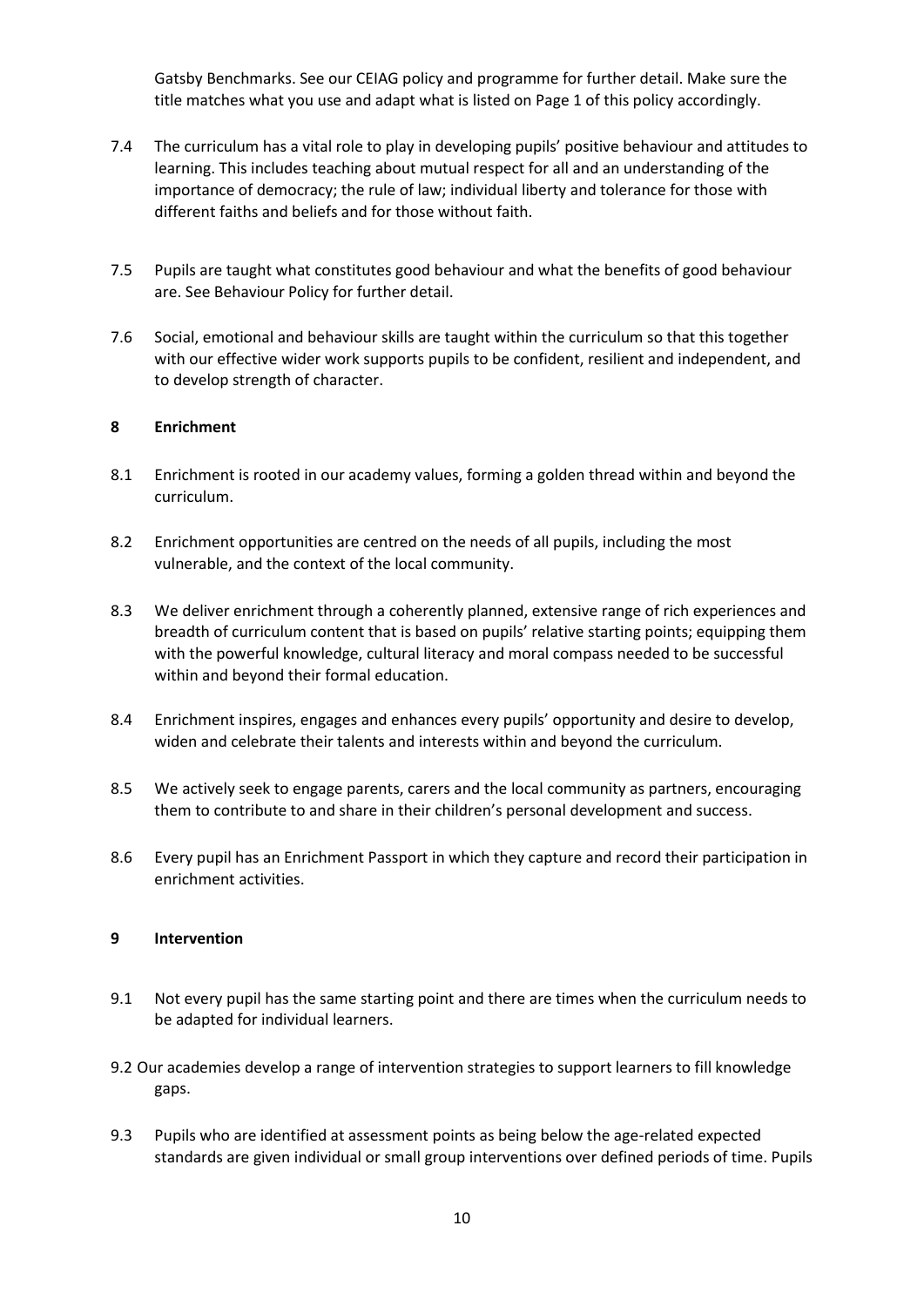are assessed at the beginning and end of the intervention programme so that progress can be tracked.

#### <span id="page-10-0"></span>**10 Assessment**

- 10.1 The curriculum is the progression model. Students have made progress if they have learned the intended curriculum. In our academies we believe that teachers should be teaching to the curriculum and not to the test. With this in mind, it is important that we respond to the important curriculum changes and the focus upon solid quality first teaching with a secure and rigorous assessment strategy which is fit for purpose.
- 10.2 Formative assessment is a form of assessment which helps capture what students do and don't know and allows teachers to address these gaps. Formative assessment can take both verbal and written forms.
- 10.3 Rigorous summative assessment is undertaken in our academies to provide valid and reliable information about how well students in our academies have learned the curriculum that we are teaching them. Summative assessments create data and information which has shared and consistent meaning.
- 10.4 In our academies staff are asked for assessment information three times per year. Anything more regular than this does not provide meaningful data about how well students have learned the curriculum.
- 10.5 Assessments are standardised both internally and externally in our academies. For our core subjects, leads meet regularly in TNGs (Team Network Groups) to standardise assessments across our academies. At KS4 this is assisted by the selection of common examination boards for the EBacc subjects.
- 10.6 See our Assessment, Recording, Reporting and Exams Policy for further detail.

# **11 Staff Training and Support**

- 11.1 We build regular opportunities for staff in our academies to develop their subject, pedagogy and pedagogical content knowledge through individual and group training.
- 11.2 Team Network Groups are subject specific and meet up to six times a year to develop curriculum plans, schemes of learning and lesson resources.
- 11.3 Strategic Development Groups address wider curriculum issues and also meet up to six times a year.
- 11.4 We encourage staff to attend webinars, training days and development activities through our ATT Institute and those offered by external organisations.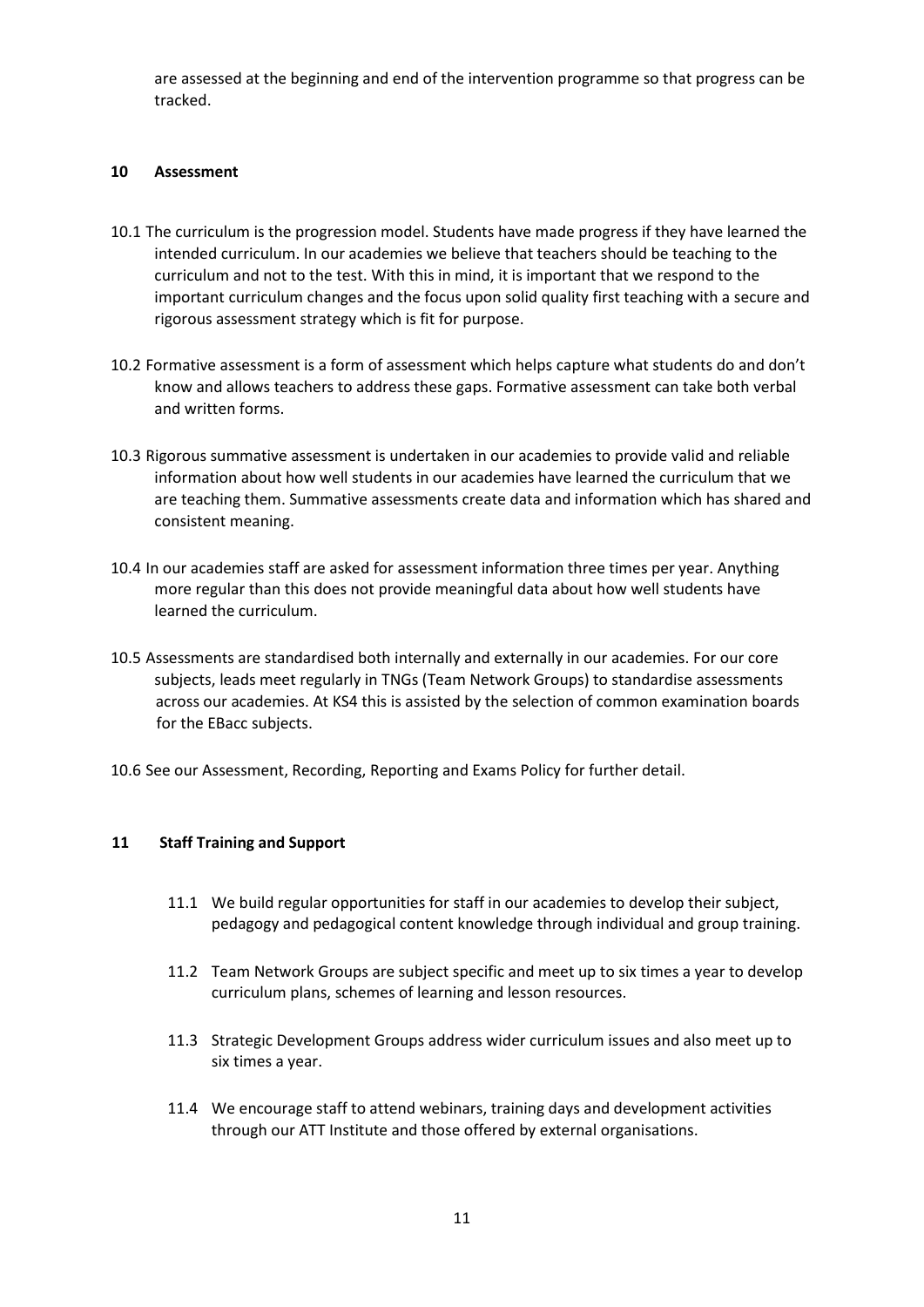- 11.5 Training needs for individual staff are routinely linked to their development targets and PDCs (Professional development Conversations) take place regularly throughout the year.
- 11.6 We deliver bespoke training for new entrants to the professions and for those recently qualified or returning to the profession.

#### **12 Review**

12.1 The application of this policy in our academies is reviewed by the Regional Education Directors as part of the CSI (Challenge, Support and Intervention) Strategy.



# **Appendix A Glossary of Curriculum Language**

| <b>Quality of Education</b> | A rounded view on the quality of education an academy provides: the<br>appropriateness of the curriculum intent (taking into consideration<br>narrowing/flexibility), the extent to which it delivers on this intent<br>(Impact), and how well it is delivered at subject/classroom level<br>(implementation).                                                                       |
|-----------------------------|--------------------------------------------------------------------------------------------------------------------------------------------------------------------------------------------------------------------------------------------------------------------------------------------------------------------------------------------------------------------------------------|
| Intent                      | What the curriculum is building towards and how it is planned to get<br>there taking into account the local context whilst ensuring students<br>acquire the knowledge and skills to take advantage of opportunities,<br>responsibilities and experiences in later life. This is set at Trust, academy<br>and subject/phase level with each being intrinsically linked to the others. |
| Implementation              | How the curriculum is taught at subject/classroom level.                                                                                                                                                                                                                                                                                                                             |
| Impact                      | What students have learned.                                                                                                                                                                                                                                                                                                                                                          |
| Component                   | Individual items of knowledge that students will learn.                                                                                                                                                                                                                                                                                                                              |
| Composite                   | Components combine together to form composites, combined they<br>become more complex composites.                                                                                                                                                                                                                                                                                     |
| Fluency                     | The ability to retrieve knowledge quickly and accurately.                                                                                                                                                                                                                                                                                                                            |